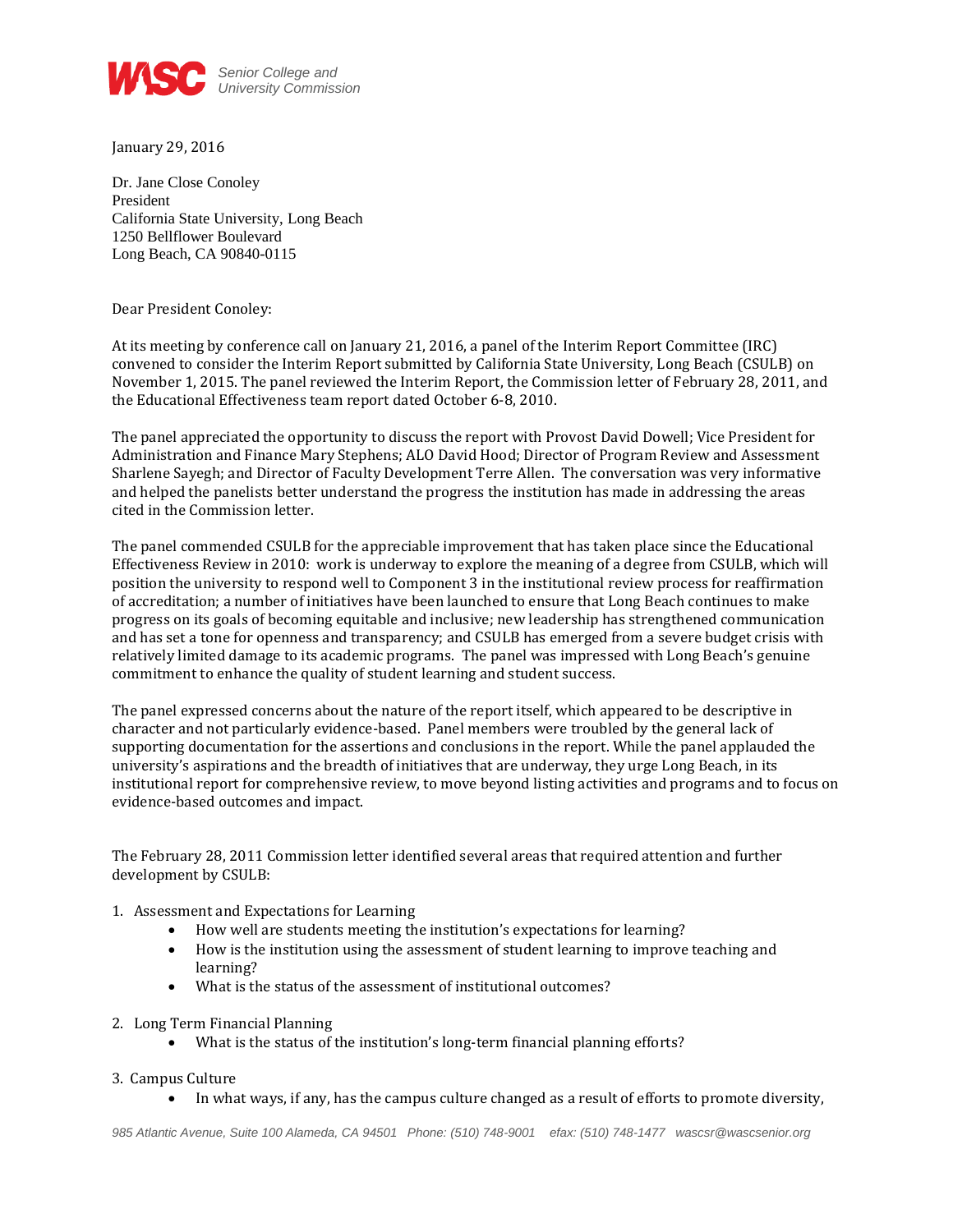President Conoley January 29, 2016 Page **2** of **3**

equity and inclusion?

The Interim Report Committee noted progress in each of these areas, though there is still room for improvement.

- **a. Assessment.** CSULB presented multiple examples of its extensive activities in assessment, which were mainly descriptive rather than analytical or reflective. The university provided descriptions of how well students are meeting the university's expectations for learning at program and course level, descriptions of how the university is using assessment to improve teaching, and the status of the assessment of institutional learning outcomes. However, the panel observed that little evidence was provided to support statements such as "students are meeting and exceeding the institution's expectations for student learning…." (p. 5). (CFRs 1.2, 2.3, 2.4, 2.6)
- **b. Long Term Financial Planning.** The panel appreciated learning about the university's financial planning efforts and the changes underway regarding budgeting and planning at the system level. The panel was pleased to hear that the worst of the state budget crisis appears to have passed. The panel especially commended Long Beach for handling past financial reductions in ways that enabled the university to retain its core values and principles and its focus on student success. The interim report, however, did not provide evidence of a shift in the university's approach to financial management from a period of budget constraint to a period of greater budgetary stability. The examples given on the conference call about investments in the physical and technological infrastructure were encouraging, but it would be helpful, as CSULB prepares for its comprehensive review, to show how financial planning is shifting/has shifted to a longer range, investment-based model guided by the strategic plan and by the analysis and interpretation of evidence regarding student success and the quality of the educational experience. (CFRs 3.4, 4.1, 4.3)
- **c. Campus Culture**. The panel praised for CSULB for the steps it has taken to enhance campus culture: improving diversity, stakeholder inclusion and transparency; strengthening communication throughout the campus; establishing student assessment partnerships; and better integrating marginalized voices into the campus community. The panel, though impressed by the scope and range of activities in this area, had hoped to see more evidence about impact. (CFRs 1.4, 2.10, 3.7)

After discussion of the progress that has been made by California State University, Long Beach in addressing areas cited by the Commission, the panel acted to:

- 1. Receive the Interim Report.
- 2. Request a progress report due February 1, 2018. As Long Beach prepares for its reaffirmation of accreditation**,** it will want to have in place an overarching, coordinated institutional strategy or high-level vision for what it wants to achieve in the area of student success. For the progress report, please briefly:
	- a. Define student success (accounting for both completion and achievement of student learning outcomes), given the mission, values and programs offered, and the characteristics of the students being served. (CFRs 2.4, 2.6, 2.10, 2.13)
	- b. Provide at least two specific examples of institutional initiatives, programs or projects that have been particularly effective in promoting student success and learning. Include information about the evidence that the university has collected and analyzed to determine the effectiveness of these efforts and explain how the lessons that have been learned are being applied, as appropriate, to expand the effort to more students or to additional academic programs. (CFRs 2.6, 2.10, 2.13, 4.1, 4.3)
- 3. Continue the schedule for Long Beach's comprehensive review for reaffirmation of accreditation (Offsite Review in spring 2019; Accreditation Visit in fall 2019).